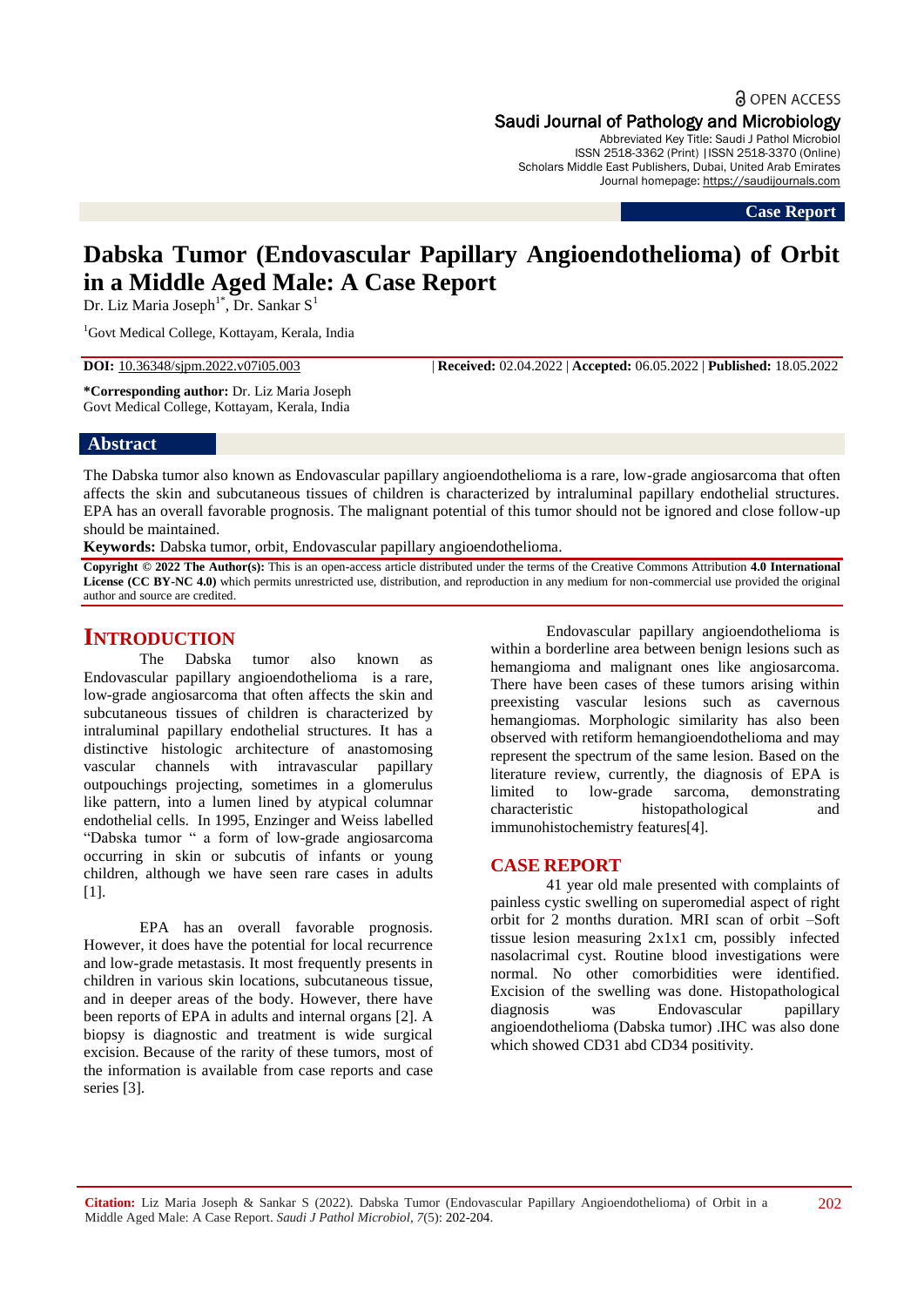

**Fig-1: Anastomosing vascular channels with intravascular papillary outpouchings projecting into a lumen**



**Fig-2: The cuboidal or hobnail endothelial cells lining the vascular structures are characterized by a high nuclear cytoplasmic ratio and an apically placed nucleus**



**Fig-3: Tumor Cells are CD31 positive**



**Fig-4: Tumor cells are CD34 positive**

### **DISCUSSION**

The Dabska tumor was first described in 1969 by Maria Dabska in skin and subcutaneous tissues in children and named as malignant endovascular papillary angioendothelioma. She described 6 cases in her series. Since then approximately 30 cases have been described in the literature. Of these 18 were children and 12 were adults. The age of the patients ranged from birth to 83 years and there was no sex predilection. Besides skin and subcutaneous tissue, the tumor has been described in other deeper locations like spleen, soft tissues, bone, and tongue. Generally it presents as a slow-growing, painless, usually intradermal nodule that grows to 2–3 cm in diameter[1].

The histological diagnosis of endovascular papillary angioendothelioma (EPA) (Dabska tumor) is controversial although the tumor is included in the World Health Organization classification. Papillary endothelial proliferation with a central hyaline core is one of the most characteristic features of EPA; however, this type of proliferation has been observed in other vascular tumors, such as angiosarcoma, retiform hemangioendothelioma and glomeruloid hemangioma. Several vascular tumors have EPA-like foci and EPA is not well defined generally. Endovascular papillary angioendothelioma may not be a distinct entity and may well include a heterogeneous group of lesions [1, 2].

At low power, Dabska tumor appears similar to cavernous lymphangiomas. The cuboidal or hobnail endothelial cells lining the vascular structures are characterized by a high nuclear cytoplasmic ratio and an apically placed nucleus that produces a surface bulge, accounting for the term "hobnail" or "matchstick" [3]. Immunohistochemically the tumor cells are positive for Von-Willebrand factor, CD31, CD34 and vascular endothelial growth factor receptor-3 (VEGFR-3). The staining for CD34 and VEGFR-3 is most intense out of these [4].